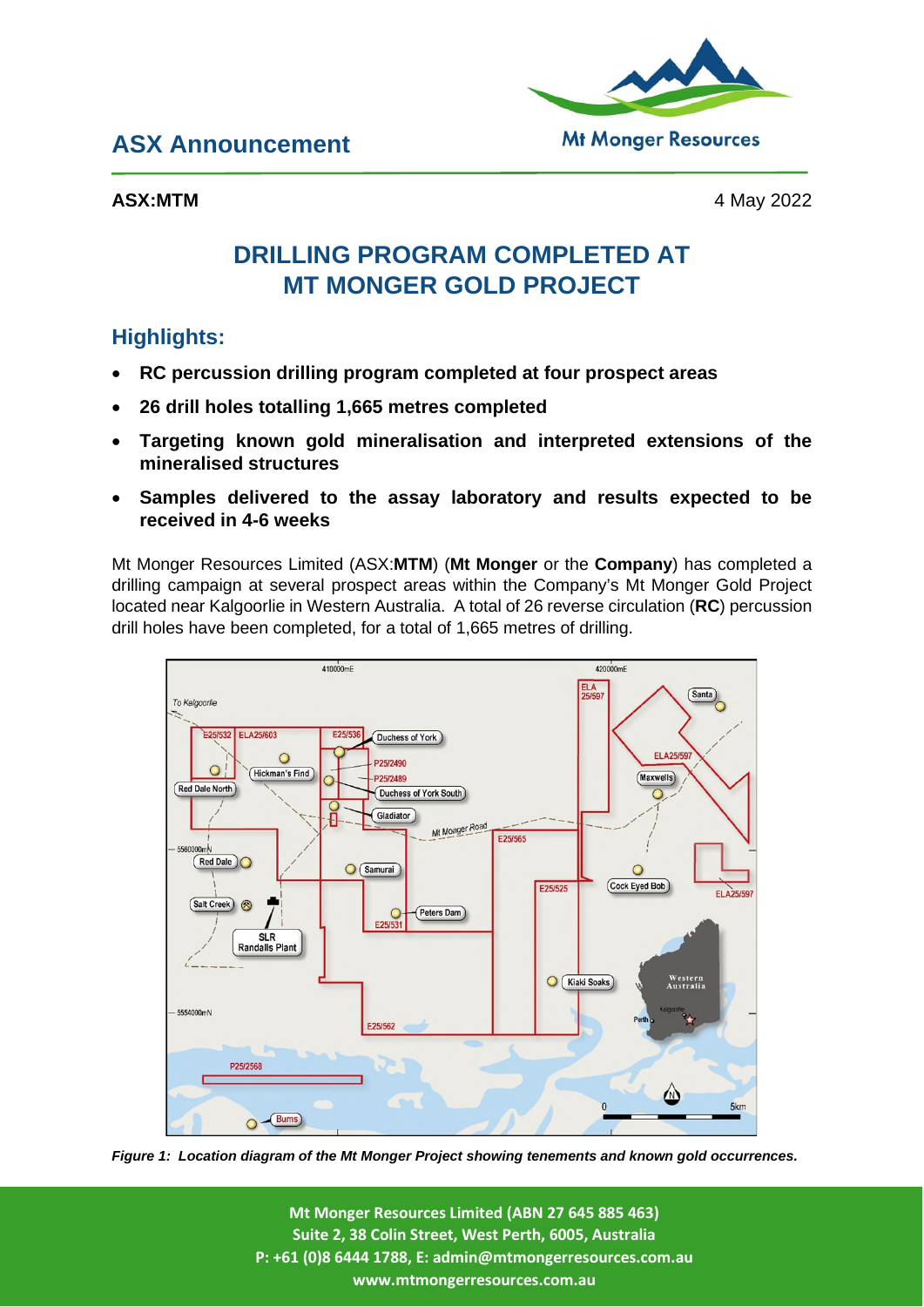

### **MT MONGER DRILLING PROGRAM**

The drilling was designed to test known gold mineralisation and extensions of mineralisation at Red Dale North, Duchess of York, Duchess of York South and Peters Dam (Figure 2).



*Figure 2: Drill status diagram of the Mt Monger Prospect showing historical drilling and the collar locations of the completed RC percussion drill holes.* 

Samples from the completed RC percussion drilling program have been delivered to the ALS assay laboratory in Kalgoorlie. Due to the current high volume of assay samples currently being processed by the laboratory, assay results are expected to be received in 4-6 weeks time.

Further drilling in all prospect area may be required if significant gold mineralisation is intersected and the Company is prepared to rapidly undertake infill work as required.

#### **EXPLORATION PROGRAM UPDATE**

The Company's exploration team is continuing an active work program on its projects over coming months. These will comprise:

- 1) Commencement of field exploration programs at the Ravensthorpe multi-element project to establish drilling targets;
- 2) Continuation of the soil sampling program at the East Laverton Project, extending the coverage over tenements that have recently been granted;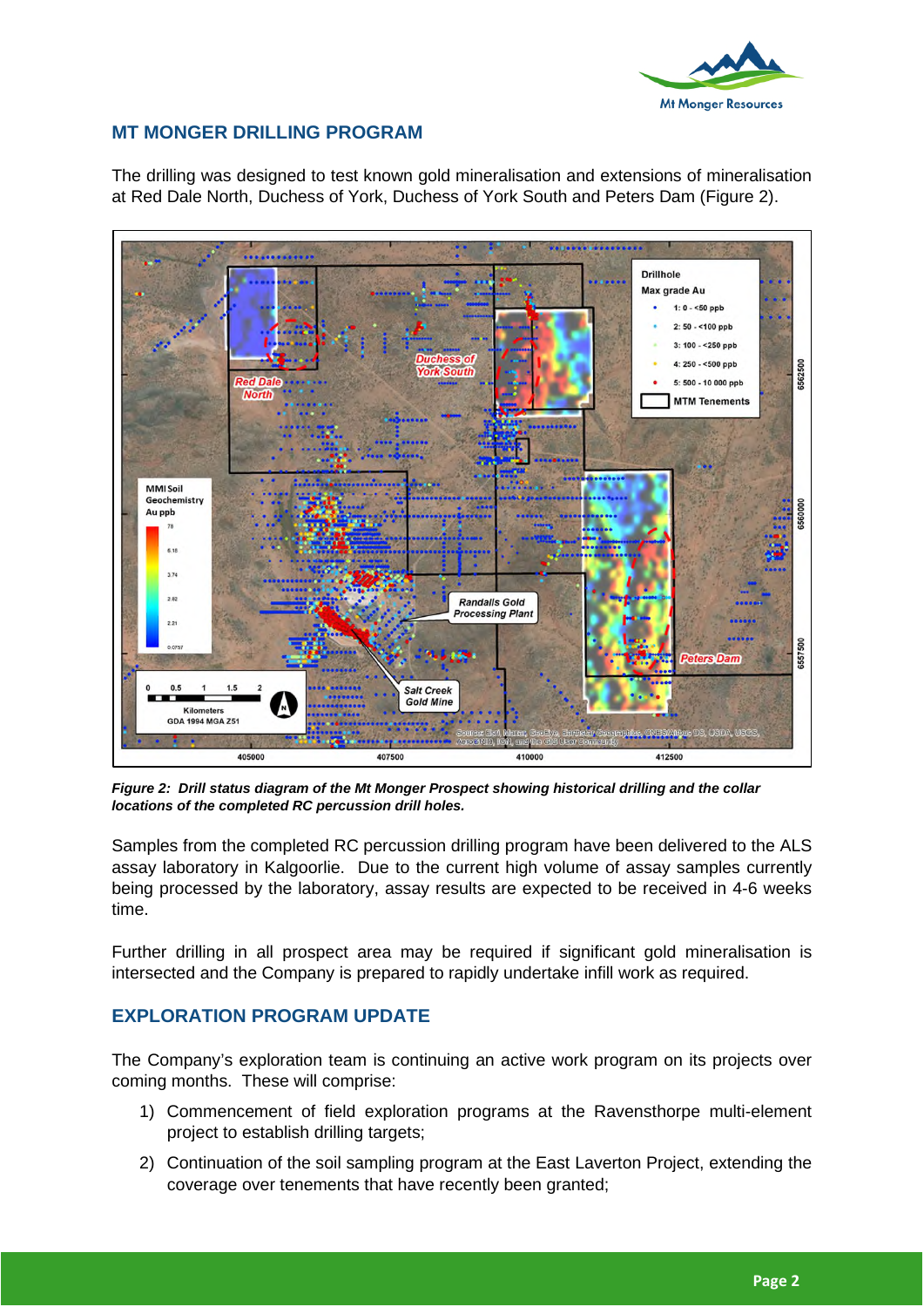

- 3) Implementation of an aircore drilling program at the Pt Kidman Prospect to test known rare earth element anomalies; and
- 4) RC percussion drilling at the Albion Project to test gold and lithium targets.

The Company looks forward to providing shareholders with results and progress reports on the exploration program in due course.

This announcement is authorised for release on behalf the Board by Mr Lachlan Reynolds, Managing Director.

**For further information, please contact:** 

Lachlan Reynolds Managing Director Mt Monger Resources Limited Tel: +61 (0)8 6391 0112 Email: lachlan@mtmongerresources.com.au Simon Adams Company Secretary Mt Monger Resources Limited Tel: +61 (0)8 6391 0112 Email: simon@mtmongerresources.com.au